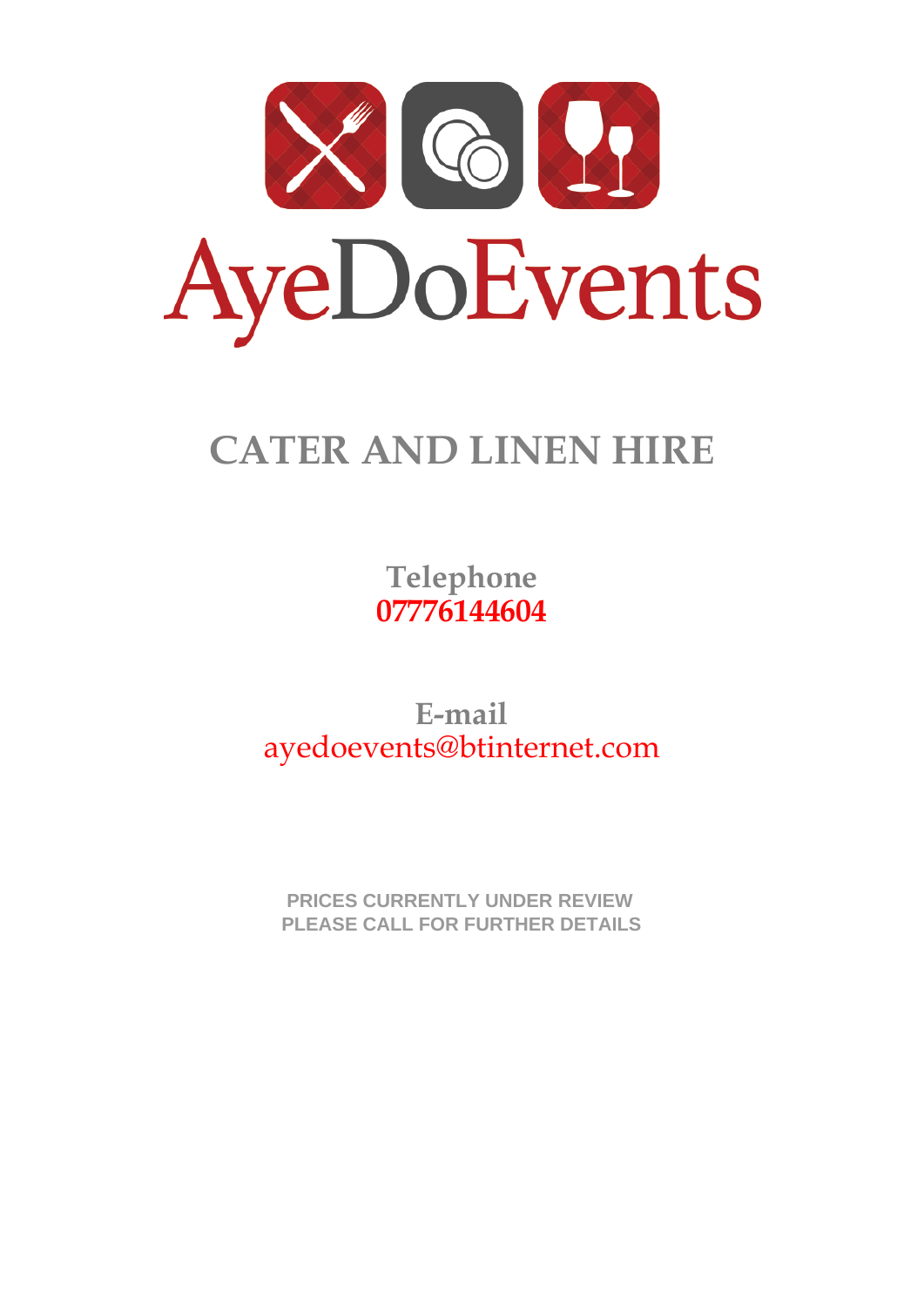### **CROCKERY** each  $\overline{S}$  service  $\overline{S}$  and  $\overline{S}$  services  $\overline{S}$

Dinner Plate (10.5") 18p Glass serving bowl 1.000 Glass serving bowl Dessert Bowl (6") 12" Veg Dish divided 0.900 12" Veg Dish divided 0.900 12" Veg Dish divided 0.900 12" Veg Dish divided 0.900 12" Veg Dish divided 0.900 12" Veg Dish divided 0.900 12" Veg Dish divided 0.900 12" Veg Dish di Milk Jug 60 between 1980 Salad Serving Fork 0.255 Salad Serving Fork 0.255 Salad Serving Fork

Table Knife 18p Tea/Coffee Cup Serving Fork

## **GLASSWARE each interval of the SUNDRIES**

6oz Hi Ball 8oz Hi Ball 18p 10 L Soup Kettle 13.000 Kettle 13.000 Kettle 13.000 Kettle 13.000 Kettle 13.000 Kettle 13.000 Kettle 13.000 Kettle 13.000 Kettle 13.000 Kettle 13.000 Kettle 13.000 Kettle 13.000 Kettle 13.000 Kettle 13.000 Sherry 18p Table Number stand 0.900 Sherry 18p Table Number stand 0.900 Sherry 18p Table Number stand 0.900 Sherry 18p Table Number stand 0.900 Sherry 18p Table Number stand 0.900 Sherry 19p Table Number stand 0.900 Sherry Champagne Red Wine **BAR EQUIPMENT** Paris Goblet

# **CONTEMPORARY GLASSES**

Fish Plate (9") 18th Plate (9") 18p 18th Plate (9") 18p 18th Plat Stainless Server 1.2009 Side Plate(6.5") 18p 20" Oval Flat Stainless Server 1.20" Oval Flat Stainless Server Soup Cup (2 Handles) 18p 24" Oval Flat Stainless Server Soup Cup Liner 12" Veg Dish undivided Ramekin (9cm) 20p 12oz Stainless Sauce Boat 0.655 and 0.655 and 0.655 and 0.655 and 0.655 and 0.655 and 0.655 and 0.655 and 0.655 and 0.655 and 0.655 and 0.655 and 0.655 and 0.655 and 0.655 and 0.655 and 0.655 and 0.655 an **Butter Dish 200 Stainless Serving Tongs** 200 Stainless Serving Tongs 0.300 Stainless Serving Tongs 0.300 Stainless Serving Tongs 0.300 Stainless Serving Tongs 0.300 Stainless Serving Tongs 0.300 Stainless Serving Tongs 0. Sugar Bowl 60p Sugar Bowl 60p Salad Serving Spoon 60p Salad Serving Spoon Cruet Set 60p Cruet Set 60p Chafing Dish (7.5 litres) 10.000 Chafing Dish (7.5 litres) Fuel for Chafing Dish (2 Cans) Wooden bread/salad bowl (8/10") Rectangular Serving Tray China Gravy Boat

### **CUTLERY EXECUTE: A COFFEE/TEA SERVICE**

Table Fork 18p Saucer 18p Saucer 18p Saucer 18p Saucer 18p Saucer 18p Saucer 18p Saucer 18p Saucer 18p Saucer 18p Saucer 18p Saucer 18p Saucer 18p Saucer 18p Saucer 18p Saucer 18p Saucer 18p Saucer 18p Saucer 18p Saucer 18 Dessert Knife 18p 70oz Stainless Teapot Dessert Fork 18p 70oz Stainless Coffee Pot Dessert Spoon 18p Cafeterias (12 cup) 2.40. Soup Spoon 18p Vacuum Coffee Jug (12 cup) 1.500 Vacuum Coffee Jug (12 cup) 1.500 Vacuum Coffee Jug (12 cup) 1.500 Vacuum Coffee Jug (12 cup) Fish Knife 18p Vacuum Tea Pot (7 cup) 1.000 Vacuum Tea Pot (7 cup) 1.000 Vacuum Tea Pot (7 cup) 1.000 Vacuum Tea Pot (7 cup) 1.000 Vacuum Tea Pot (7 cup) 1.000 Vacuum Tea Pot (7 cup) 1.000 Vacuum Tea Pot (7 cup) 1.000 Vacu Fish Fork 18p Coffee Maker 18p Coffee Maker 15.000 Fish Fork 18p Coffee Maker 15.000 Fish Fork 15.000 Fish 15.000 Fish 15.000 Fish 15.000 Fish 15.000 Fish 15.000 Fish 15.000 Fish 15.000 Fish 15.000 Fish 15.000 Fish 15.000 Teaspoon 18p 6-gal Urn 8.000 Million 18p 6-gal Urn 8.000 Million 18p 6-gal Urn 8.000 Million 18p 6-gal Urn 8.000 Mi Serving Spoon 18p Vacuum Flask 5l 5.000 Vacuum Flask 5l 5.000 Vacuum Flask 5l 5.000 Vacuum Flask 5l 5.000 Vacuum Flask 5l 5.000 Vacuum Flask 5l 5.000 Vacuum Flask 5l 5.000 Vacuum Flask 5l 5.000 Vacuum Flask 5l 5.000 Vacuum

10oz Hi Ball 18p 16" Square Wedding Cake Stand + Knife 17.00 2oz Shot 18p 16 16 16 16 16 16 16 16 17:00 16 16" Round Wedding Cake Stand + Knife 17.000 16 17.000 16 17.000 1 12oz Hi Ball 18p Cake Knife 1.755 Australian 18p Cake Knife 1.755 Australian 18p Cake Knife 1.755 Australian 1

White Wine 18p Stainless Champagne/Beer Ice Bucket 6.500 Stainless Champagne/Beer Ice Bucket Pint 18p Optic Stand 6.000 Pint 18pm of the United Stand 6.000 Pint 18pm of the United Stand 6.000 Pint 18pm of the United Stands 6.000 Pint 18pm of the United Stands 6.000 Pint 18pm of the United Stands 6.000 Pint 18pm of Sundae Glass (small) 25ML & 35 ML Optics 0.655 ML 1 Litre Jug 60 Publishers and the Cooler 1.500 Wine Cooler 1.500 Publishers and the Cooler 1.500 Publishers and the Cooler 1.500 Publishers and the Cooler 1.500 Publishers and the Cooler 1.500 Publishers and the Cooler 1.5 Decanter 90p Square Ice Bucket & Tongs (10L) 2.000 Square Ice Bucket & Tongs (10L) Shot glass 18p Ice bucket and tongs (4L) Glass Tankard(12oz) 18p Bottle Opener/Waiters Friend

### **Furniture**

Chiavari Chair Banquet Chair with chair cover Tables available on request 12oz Hi Ball 25p **Coloured Tablecloths and Napkins available. Champagne** 25**p** Please get in touch to discuss. Red Wine 25p White Tablecloth 70x70 White Wine 25p White Tablecloth 90" x 90" 6.000 Million White Tablecloth 90" x 90" White Wine 25p White Tablecloth 70" x 108" Cocktail Glass 20p White Tablecloth 70" x 144" White Round Tablecloth 108" Dia. White Round Tablecloth 90" Día White Round Tablecloth 120 Día White Round Tablecloth 128" Día White Cotton Napkin Lycra Chair Covers Sashes (Various)

# Other Items may be available-Please ask!